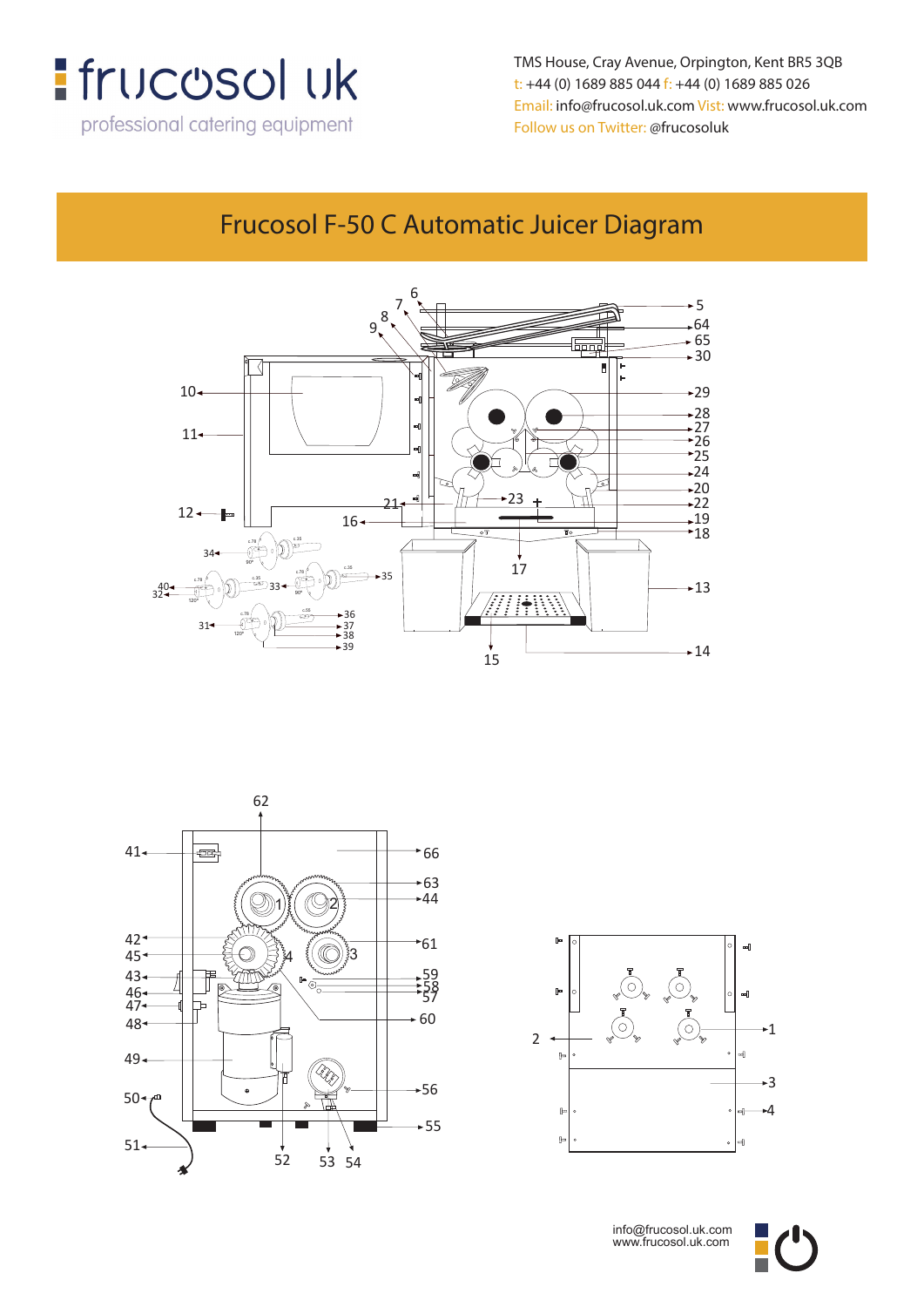# **:** frucosol uk

professional catering equipment

TMS House, Cray Avenue, Orpington, Kent BR5 3QB t: +44 (0) 1689 885 044 f: +44 (0) 1689 885 026 Email: info@frucosol.uk.com Vist: www.frucosol.uk.com Follow us on Twitter: @frucosoluk

### Frucosol F-50 C Automatic Juicer Diagram

| <b>REF</b> | <b>NO</b>      | <b>Frucosol F50 C Automatic Juicer Spare Parts</b> | Price   |
|------------|----------------|----------------------------------------------------|---------|
| f50c-001   | $\mathbf{1}$   | <b>Black spacer</b>                                | £11.00  |
| f50c-002   | $\overline{2}$ | Top case back                                      | £143.00 |
| f50c-003   | 3              | Under case back                                    | £81.40  |
| f50c-004   | $\overline{4}$ | Screw M5*10                                        | £1.10   |
| f50c-005   | 5              | Storage basket 4kg                                 | £110.00 |
|            |                | Storage basket 10kg                                | £132.00 |
| f50c-006   | 6              | Ramp C                                             | £88.00  |
| f50c-007   | 7              | Ramp B                                             | £66.00  |
| f50c-008   | 8              | Hinge                                              | £79.20  |
| f50c-009   | 9              | Screw M4*10                                        | £1.10   |
| f50c-010   | 10             | Door glass                                         | £35.20  |
| f50c-011   | 11             | Front cover                                        | £330.00 |
| f50c-012   | 12             | <b>Black screw</b>                                 | £8.80   |
| f50c-013   | 13             | Plastic cube                                       | £15.40  |
|            |                | Inox cube                                          | £99.00  |
| f50c-014   | 14             | Tray for glasses                                   | £44.00  |
| f50c-015   | 15             | Grating for glasses                                | £55.00  |
| f50c-016   | 16             | Filter                                             | £79.20  |
| f50c-017   | 17             | Filter shooter                                     | £17.60  |
| f50c-018   | 18             | Filter funnel                                      | £165.00 |
| f50c-019   | 19             | <b>Bottom M4</b>                                   | £ 13.20 |
| f50c-020   | 20             | Peel extractor R                                   | £33.00  |
| f50c-021   | 21             | Peel extractor L                                   | £33.00  |
| f50c-022   | 22             | Support extractor R                                | £26.40  |
| f50c-023   | 23             | Support extractor L                                | £26.40  |
| f50c-024   | 24             | Squeezer ball                                      | £70.40  |
| f50c-025   | 25             | Support cutting blade                              | £44.00  |
| f50c-026   | 26             | <b>Cutting blade</b>                               | £79.20  |
| f50c-027   | 27             | Screw M5*10                                        | £1.10   |
| f50c-028   | 28             | Yellow screw                                       | £8.80   |
| f50c-029   | 29             | Hollow item                                        | £70.40  |
| f50c-030   | 30             | Support front cover                                | £13.20  |
| f50c-031   | 31             | Squeezer shaft 4                                   | £101.20 |
| f50c-032   | 32             | Squeezer shaft 3                                   | £101.20 |
| f50c-033   | 33             | Squeezer shaft 1                                   | £101.20 |
| f50c-034   | 34             | Squeezer shaft 2                                   | £101.20 |
| f50c-035   | 35             | Peg 35'                                            | £33.00  |
| f50c-036   | 36             | Peg 55'                                            | £33.00  |
| f50c-037   | 37             | Bearing of squeezer shaft                          | £26.40  |
| f50c-038   | 38             | O-ring seal                                        | £3.30   |
| f50c-039   | 39             | Yellow spacer                                      | £15.40  |